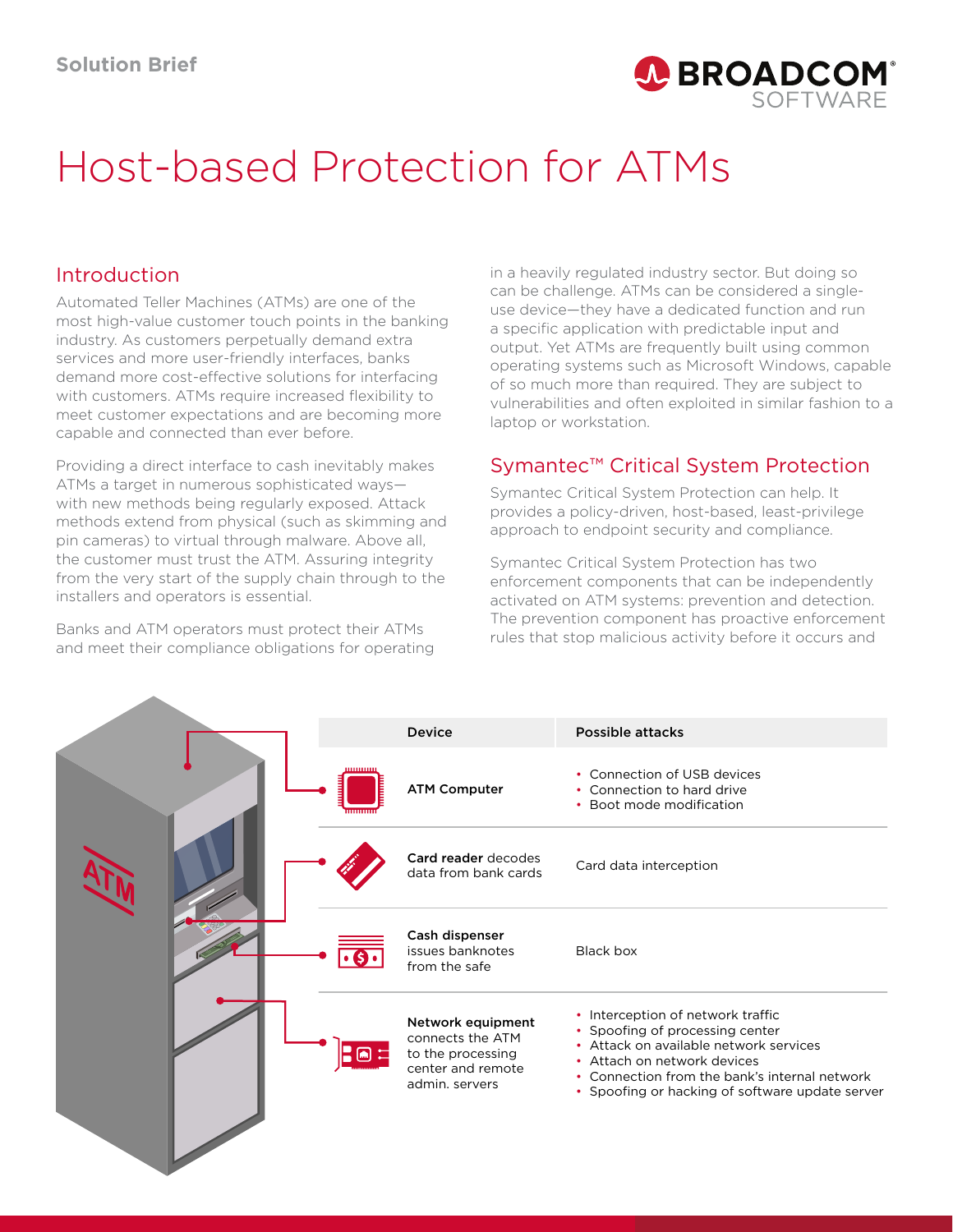#### **Solution Brief**

Symantec Critical System Protection **Capabilities** 

#### Protection

- Intrusion Prevention
- Intrusion Detection
- System Hardening
- Application Allow-listing
- Application Sandboxes
- Vulnerability and Patch Mitigation

#### Detection and Compliance

- Real-Time Monitoring and Auditing
- Intrusion Detection
- File Integrity Monitoring
- Configuration Monitoring
- Tracking and Monitoring of User Access
- Logging and Event Reporting

#### Beyond Host-based Protection

Controlling what can and cannot be run on a machine is only part of the ATM protection story. Best practices like code signing and protection, secure management, authentication, and encryption all play a part in a robust ATM security strategy.

To find out more about protecting ATMs and single use devices, visit [broadcom.com/products/cyber](https://www.broadcom.com/products/cyber-security/endpoint)[security/endpoint](https://www.broadcom.com/products/cyber-security/endpoint)

the detection component monitors for system activity as it occurs and can trigger event-based actions. Both components provide granular control over logging using policy settings to give visibility into actionable events as well as the efficient management of high-volume events necessary for regulatory or forensic purposes. Thus, in combination, the components provide unique capabilities to both secure a system and address regulatory compliance requirements. This includes regulations such as PCI-DSS that requires companies to deploy file integrity monitoring for critical system and application files changes. Detecting that an important operating system binary like svchost.exe was recently modified is very different from preventing the modification in the first place. Symantec Critical System Protection lets you configure and use both detection and prevention as needed to address your auditing, compliance, and security requirements.

#### System Hardening and Application Control

Controlling which applications can run on your ATM devices is one of the most vital steps to protecting against unauthorized access and attack. Symantec Critical System Protection policies provide thousands of prebuilt rules that comprehensively monitor and harden the operating system of enterprise systems and require minimal tuning. Memory controls detect buffer overflows and unusual memory allocation and permissions, complimenting an effective device hardening strategy. Single-use devices such as ATM terminals perform predictable functions, meaning the device should always be in a known state, with known applications performing known behavior.

Symantec Critical System Protection can be configured to enforce application allow-listing, ensuring only predefined programs can be executed with specific attributes controlling the manner in which they are called. Furthermore, program execution can be contained within a sandbox, allowing strict control over the behavior of the application. This is particularly useful where operating system permission levels allow unnecessary actions to be carried out. Privilege de-escalation can be configured, ensuring that even an admin user account can have its ability constrained to the minimum functions necessary for the device purpose.

Adding another layer of security to your defenses, Symantec Critical System Protection provides rule-based, system-level—as well applicationlevel—firewalls to block network-based attacks against your ATMs. The firewall lets you restrict which applications on the ATM systems can communicate on the network and which ports they can use. To circumvent network restrictions and application controls, some cybercriminals will try to steal credit card data through physical access to an ATM. As ATMs become more advanced with computer-like characteristics, the methods for unauthorized physical access often increase in sophistication. Symantec Critical System Protection enables you to block and granularly control devices connected to your ATM systems' communication interfaces, such as USB ports. It can prevent all access to a port or only allow access from certain devices.